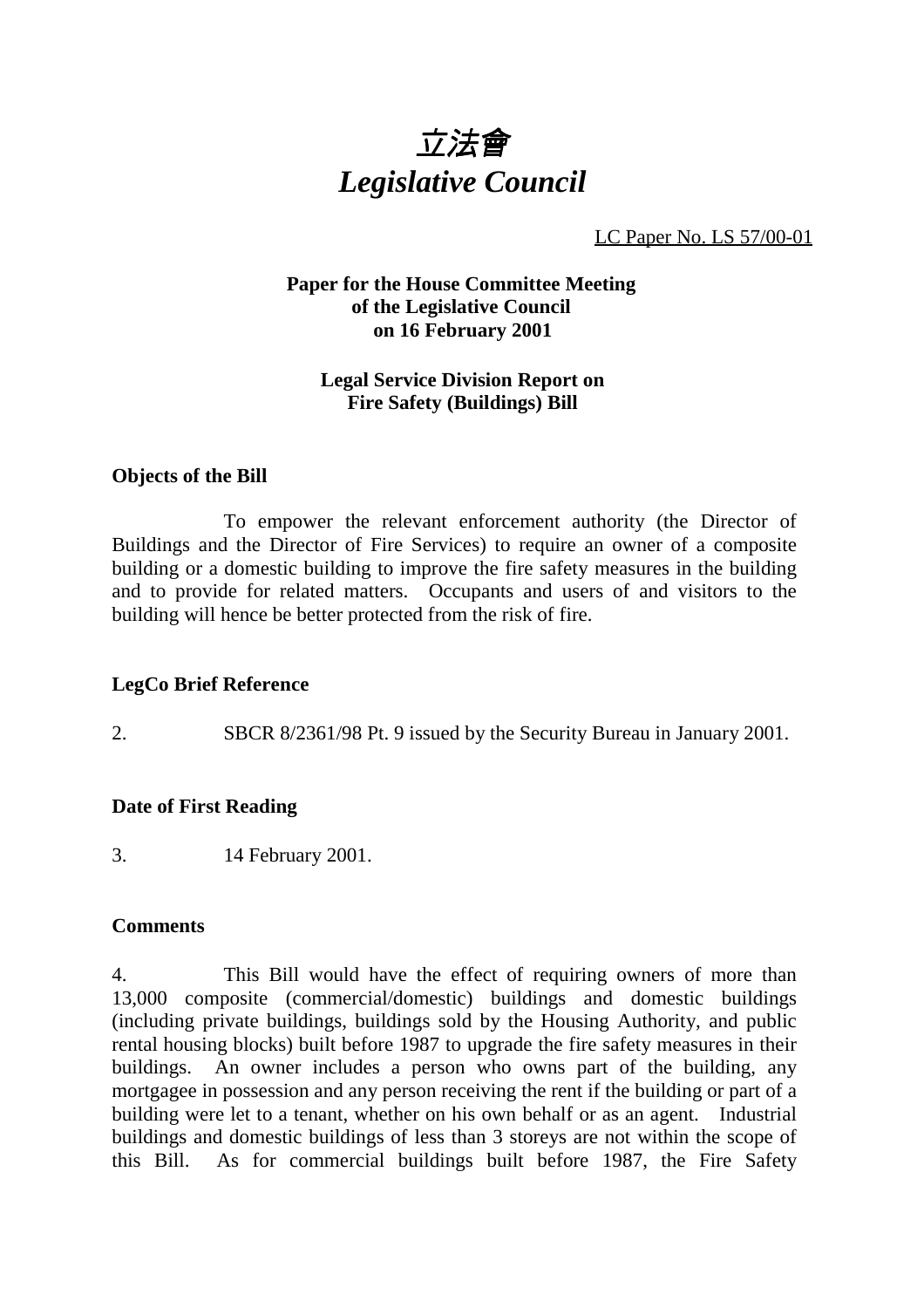(Commercial Premises) Ordinance (Cap. 502) has already provided for fire safety improvements to be made to those buildings.

5. Owners of the non-domestic part of composite buildings will have to comply with the fire safety measures specified in Schedule 1 to the Bill. They will have to provide fire service installations and equipment in the building such as an automatic sprinkler system, a manual fire alarm system, emergency lighting within the common areas, an automatic cut-off device for the mechanical ventilating system. As for fire safety construction requirements, owners will have to improve the exit routes and fireman's access and to comply with specified codes of practices. The requirements are similar to those specified in the Fire Safety (Commercial Premises) Ordinance (Cap. 502).

6. With regard to owners of domestic buildings and owners of the domestic part of composite buildings, they will have to comply with fire safety measures specified in Schedule 2 to the Bill. They are required to provide or improve a fire hydrant and hose reel system, a manual fire alarm system and emergency lighting within the common areas etc. and to comply with specified codes of practices.

7. For occupiers of the non-domestic part of composite buildings, they are required to comply with the fire safety measures specified in Schedule 3 to the Bill, namely, to provide emergency lighting within the area he occupies and an automatic cut-off device for the mechanical ventilating system.

8. If an owner or an occupier of a composite building or an owner of a domestic building fails to comply with the specified requirements, the enforcement authority may serve on the owner or the occupier a fire safety direction. An owner or occupier who fails to comply with the direction is guilty of an offence and is liable on conviction to a fine at level 4 (\$25,000) and to a further daily fine of \$2,500 if the offence continues (Clause 5).

9. Clause 5(10) provides that an advisory committee may be set up to advise the relevant enforcement authority. The Fire Safety (Commercial Premises) Ordinance (Cap. 502) does not contain similar provisions.

10. A magistrate may make fire safety compliance orders (Clause 6). An owner or occupier who fails to comply with a fire safety compliance order is liable on conviction to a fine at level 5 (\$50,000) and to a further daily fine of \$5,000 if the offence continues (Clause 6(8)).

11. The District Court may make orders prohibiting occupation of a building (Clause 7). Any person who contravenes a prohibition order is liable on conviction to a fine of \$250,000 and to imprisonment for 3 years and to a further daily fine of \$25,000 if the offence continues.